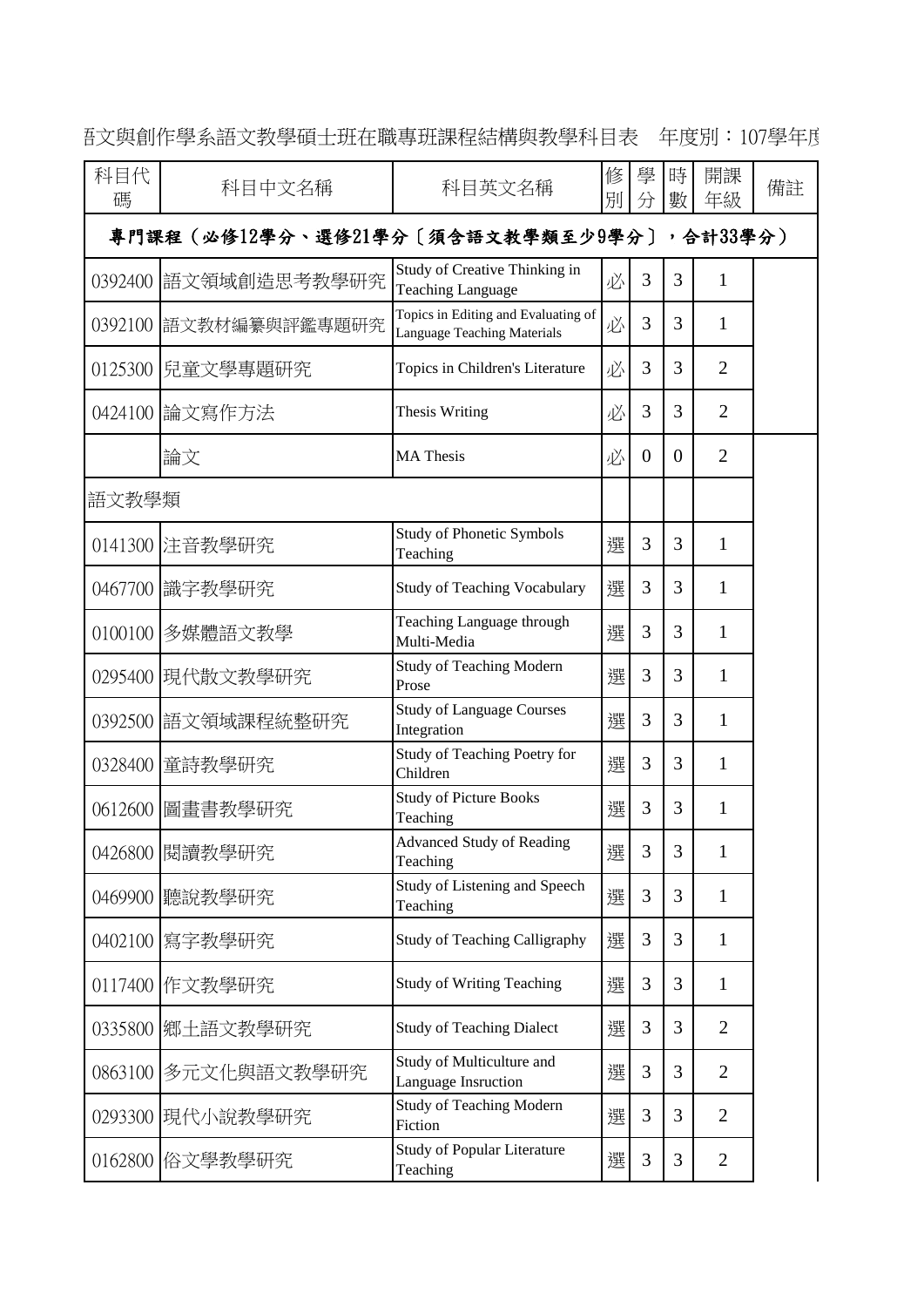|         | 0135300 兩岸語文教材比較研究 | Comparative Study of Language Teaching<br>Materials between Taiwan and Mainland<br>China | 選 | 3 | 3 | $\overline{2}$ |           |
|---------|--------------------|------------------------------------------------------------------------------------------|---|---|---|----------------|-----------|
| 0329500 | 華語文課程與教學設計         | Chinese Curriculum<br>&Teaching Design<br>Critically Appreciation and                    | 選 | 3 | 3 | $\overline{2}$ |           |
| 0047700 | 古典詩詞欣賞與教學          | Teaching Methods of<br>Traditional Chinese Doetry                                        | 選 | 3 | 3 | $\overline{2}$ |           |
|         | 0295900 現代詩教學研究    | <b>Study of Teaching Modern</b><br>Poetry                                                | 選 | 3 | 3 | $\overline{2}$ |           |
| 0248600 | 國語科課程研究            | <b>Study of Elementary Chinese</b><br>Curriculum                                         | 選 | 3 | 3 | $\overline{2}$ |           |
|         | 0392000  語文教材研究    | <b>Study of Language Teaching</b><br>Materials                                           | 選 | 3 | 3 | $\overline{2}$ |           |
|         | 0962600  語文評量研究    | <b>Evaluation of Language</b><br>Teaching                                                | 選 | 3 | 3 | $\overline{2}$ |           |
|         | 0962700 華語文教學專題    | Topics in Chinese Project<br>Design                                                      | 選 | 3 | 3 | $\overline{2}$ | 含各類專<br>題 |
| 語言與文學類  |                    |                                                                                          |   |   |   |                |           |
|         | 0127400   兒童故事研究   | Study of Stories for Children                                                            | 選 | 3 | 3 | 1              |           |
|         | 0328600 童話研究       | <b>Advanced Study of Fairy Tales</b>                                                     | 選 | 3 | 3 | 1              |           |
|         | 0029500 少年小說研究     | Study of Fiction for Young<br>Adult                                                      | 選 | 3 | 3 | 1              |           |
| 0598900 | 兒童文學作家專題           | Topics in Writers of Children<br>s Literature                                            | 選 | 3 | 3 | 1              |           |
|         | 0132200 兒童語言發展     | Children's Language<br>Development                                                       | 選 | 3 | 3 | 1              |           |
|         | 0599200 古典小說專題     | Topics in Classical Novels                                                               | 選 | 3 | 3 | 1              |           |
|         | 0599300  應用文書專題    | Topics in Practical Writing                                                              | 選 | 3 | 3 | 1              |           |
| 0049100 | 台語文學專題             | Topics of Literature in<br>Taiwanese Literature                                          | 選 | 3 | 3 | 1              |           |
| 0200200 | 原住民文學專題            | Topics in Aboriginal Literature                                                          | 選 | 3 | 3 | 1              |           |
|         | 0036300 文字學專題      | Topics in Chinese Logography                                                             | 選 | 3 | 3 | 1              |           |
| 0396000 | 認知心理學              | Cognitive Psychology                                                                     | 選 | 3 | 3 | 1              |           |
| 0371900 | 寓言故事專題研究           | Topics in Fable                                                                          | 選 | 3 | 3 | 1              |           |
| 0426700 | 閱讀美學               | <b>Aesthetics of Reading</b>                                                             | 選 | 3 | 3 | 1              |           |
| 0050000 | 台灣文學專題             | Topics in Taiwanese Literature                                                           | 選 | 3 | 3 | 1              | 含各類文<br>學 |
| 0599800 | 報導文學專題             | Topics of Reportage                                                                      | 選 | 3 | 3 | 1              |           |